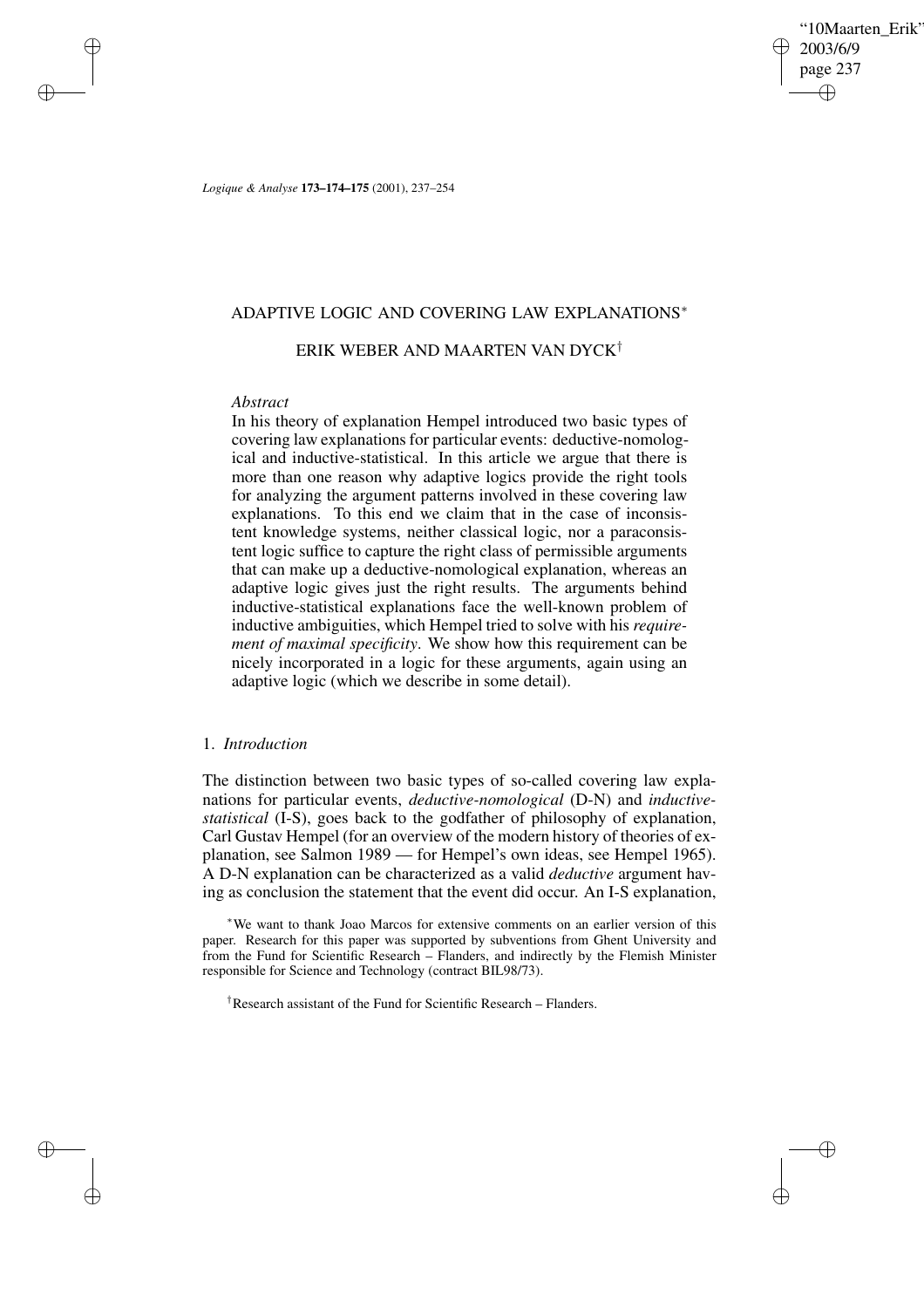'10Maarten Erik' 2003/6/9 page 238 ✐ ✐

✐

✐

#### 238 ERIK WEBER AND MAARTEN VAN DYCK

on the other hand, consists in an *inductive* argument with the same conclusion. Of course, the premises will have to be subject to further restrictions, which we will analyze in some detail. The most well known restriction is the demand that the premises contain a sentence stating a law, whence the general term of *covering law* explanations.

At first glance it might seem that the logical analysis of D-N explanations is straightforward, but in section 2 we will recapitulate an earlier argument from Weber & De Clercq (2002), showing that there are common cases that cause trouble. As we will explain in section 3, this introduces a first reason to approach the logic of explanation from the perspective of adaptive logics (as was already claimed in Weber & De Clercq  $(2002)$ ). The general ideas behind these logics will also be presented in that section.

That I-S explanations cannot be handled with tools from classical logic is of course no surprise — this is a counterpart of Hume's problem with inductive predictions. But as we will show in section 5, adaptive logics give us just the right tools to analyze the logic of I-S explanations. Section 4 will contain the needed preliminaries in which we discuss the general structure of these explanations.

The general lesson will be that classical logic is not well-suited to handle standard problems in philosophy of science. Adaptive logics, on the other hand, turn out to be more fruitful in this respect.

# 2. *D-N Explanations*

#### 2.1. *The general structure*

Let us begin with a clear informal characterization, as given by Hempel:

... a D-N Explanation answers the question '*Why* did the explanandum-phenomenon occur?' by showing that the phenomenon resulted from certain particular circumstances, specified in  $C_1, C_2, \ldots$ ,  $C_k$ , in accordance with the laws  $L_1, L_2, \ldots, L_r$ . By pointing this out, the argument shows that, given the particular circumstances and the laws in question, the occurrence of the phenomenon *was to be expected*; and it is in this sense that the explanation enables us to *understand why* the phenomenon occurred. (1965, p. 337; italics in original)

In this approach, explanation is to be identified with *expectability*. Since the conclusion of a deductive inference follows with certainty from the premises, this clearly gives us the right sort of argument.

✐

✐

✐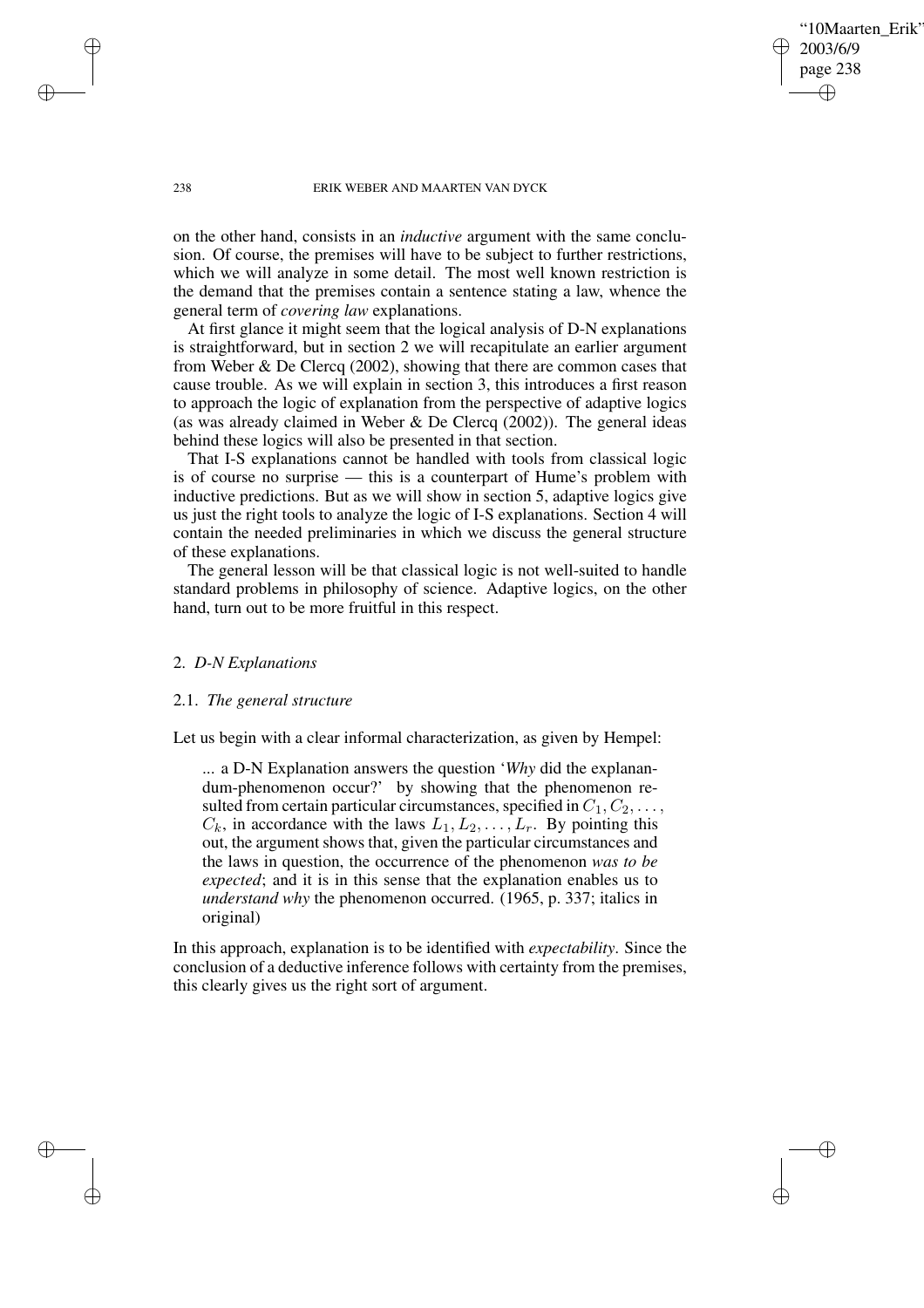ADAPTIVE LOGIC AND COVERING LAW EXPLANATIONS 239

In the traditional D-N model some further conditions besides deductive validity are added to the argument. Most importantly, the premises that make up the *explanans* must contain at least one sentence stating a general law: it is in virtue of this law that the other particular facts cited in the premises can be considered explanatory relevant to the *explanandum*. In what follows we will ignore the problems that surround the characterization of so-called lawlike sentences, and concentrate ourselves on the general structure of D-N explanations, assuming that all such sentences can be represented by generalized sentences containing only universal quantifiers. It is clear from the preceding that all D-N explanations fall under something like the following schema ( $L$  stands for the lawlike sentence,  $C_i$  for sentences describing particular facts that together with  $L$  make up the explanans, and  $E$  for the explanandum-sentence):

L: 
$$
(\forall x)(P_1 x \& P_2 \& \dots \& P_n x \rightarrow Qx)
$$
  
\nC<sub>1</sub>:  $P_1 b$   
\nC<sub>2</sub>:  $P_2 b$   
\n...  
\nC<sub>n</sub>:  $\underline{P_n b}$   
\nE: Qb

A very simple example is the following explanation of the fact that Mary has blood group A:

- L: All humans who belong to category  $I^A I^A \times I^A I^O$  have blood group A.
- $C_1$ : Mary is a human

✐

✐

✐

✐

- $C_2$ : Mary belongs to category  $I^A I^A \times I^A I^O$
- E: Mary has blood group A.

So far, so good. Now, one minor complication has to be handled. The following would not be considered a satisfactory explanation by anyone:

- L: All humans who belong to category  $I^A I^A \times I^A I^O$  have blood group A.
- $C_1$ : Mary is a human
- $C_2$ : Mary has blood group A.
- E: Mary has blood group A.

An obvious way to repair this defect is to demand that the law sentence is *really* needed in the derivation. Hempel takes care of this by adding the requirement that the deletion of  $L$  makes the argument invalid. So, if want to

"10Maarten\_Erik"

2003/6/9 page 239

✐

✐

✐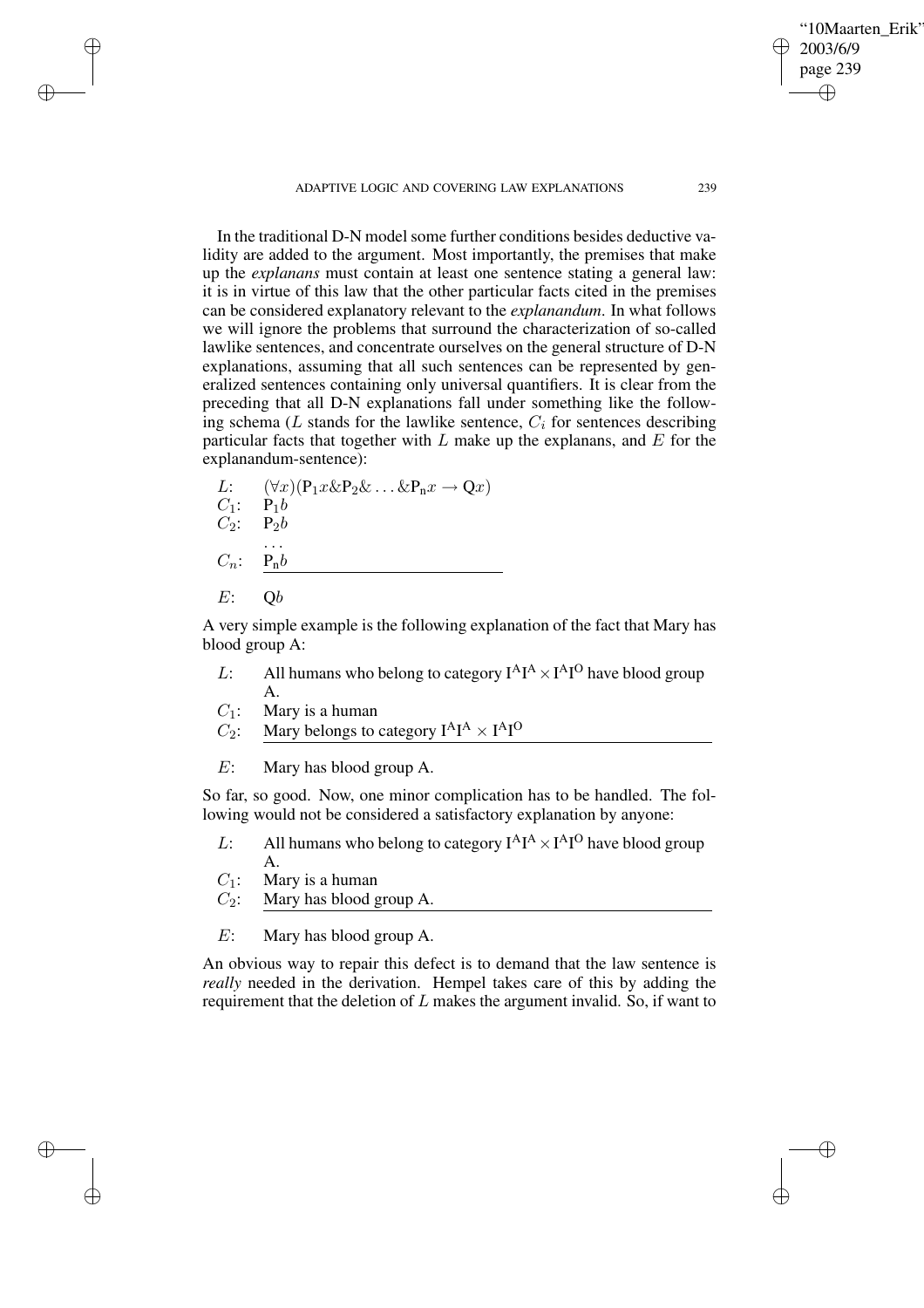"10Maarten\_Erik" 2003/6/9 page 240 ✐ ✐

✐

✐

#### 240 ERIK WEBER AND MAARTEN VAN DYCK

summarize the idea behind D-N explanations in a more formal way, we get something like the following set of conditions (CL standing for 'Classical Logic' — and a knowledge system being the set of all statements accepted at a given time):

Knowledge system K provides a *deductive-nomological explanation* for E if and only if there are sentences  $C_1, \ldots, C_n$  describing particular facts, and a lawlike sentence  $L$  such that (i)  $C_1, C_2, \ldots, C_n, L$  is consistent, (ii)  $C_1 \& C_2 \& \dots \& C_n$  and L are CL-derivable from K, (iii) E is CL-derivable from  $C_1 \& C_2 \& \dots \& C_n \& L$ , and (iv) E is not CL-derivable from  $C_1 \& C_2 \& \dots \& C_n$ .

The first condition is needed to exclude trivial explanations: CL validates the rule *ex contradictione sequiter quodlibet*, so if we have inconsistent premises, they could explain everything (something that may please mystical minds, but doesn't help much if we want to understand more downto-earth instances of explanation). Besides this technical problem, it is also questionable if one could ever consider a set of contradictory sentences as a good explanation for some event. However, this condition (i) is not enough to avoid all problems that can arise from inconsistencies.

### 2.2. A *problem*<sup>1</sup>

✐

✐

✐

✐

Suppose that our knowledge system contains the following sentences:

 $(K_1)$  All Ouakers are pacifists. All republicans are non-pacifists. Nixon is a Quaker and a republican.

Applying the preceding definition leads to the conclusion that  $K_1$  provides a D-N explanation for both "Nixon is a pacifist" *and* "Nixon is not a pacifist":

- $L_1$ : All Quakers are pacifists
- $C_1$ : Nixon is a Quaker
- $E_1$ : Nixon is a pacifist
- $L_2$ : All republicans are non-pacifists  $C_2$ : Nixon is a republican

 $E_2$ : Nixon is not a pacifist

<sup>1</sup> The following examples are taken from Weber & De Clercq (2002).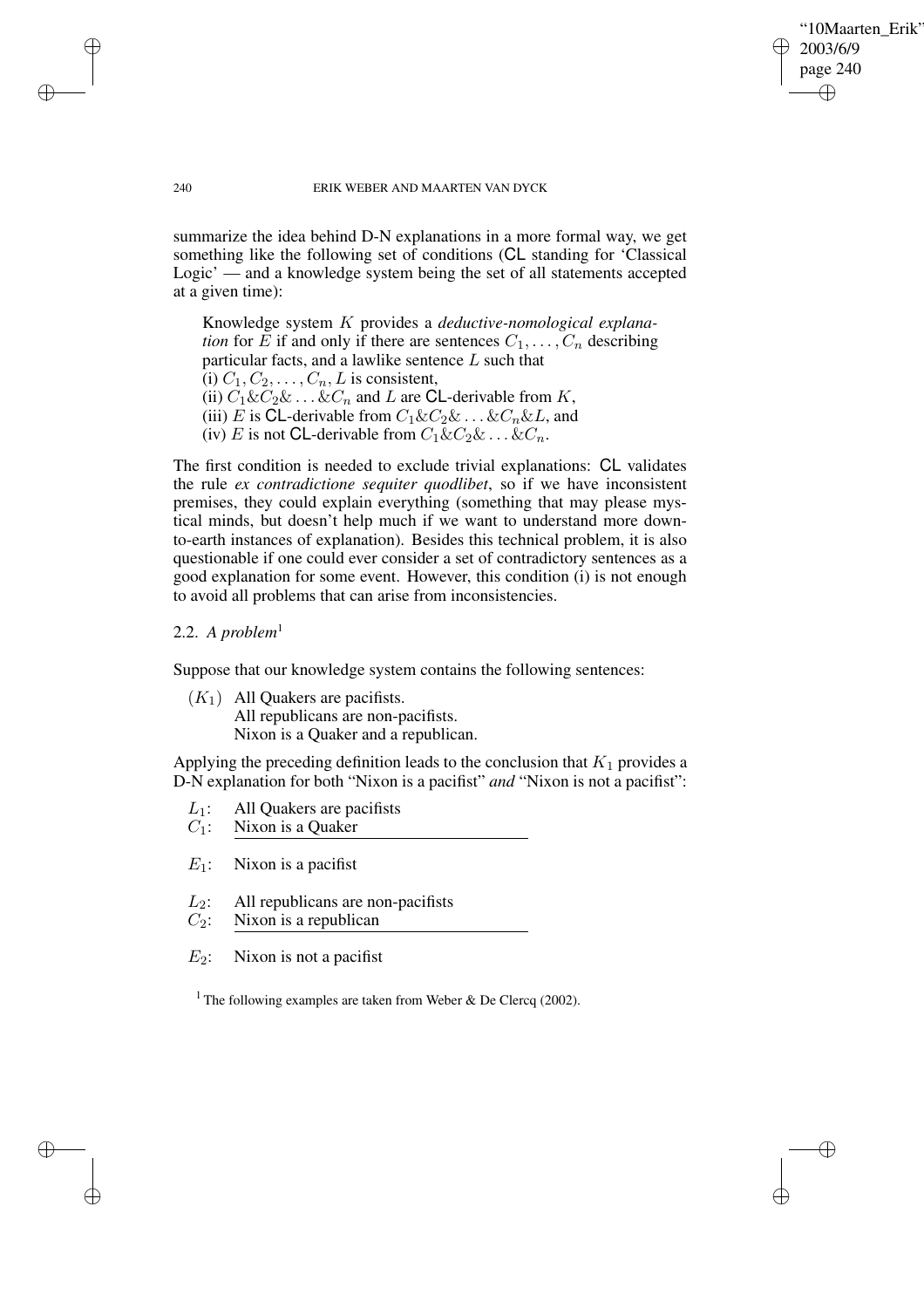This kind of situations is common enough: most real-life knowledge systems do contain rules of this kind that can lead to inconsistencies. However, the possibility of explaining both a sentence and its negation at the same time should somehow be excluded (what do we learn by knowing that  $E$  was expectable, if it turns out that  $∼E$  was expectable as well?).

One way to secure this would be the requirement that the knowledge system be closed under logical implication *and* consistent.<sup>2</sup> However, we believe this too stringent a demand. There are both empirical and logical reasons for this suspicion. The empirical ones are the apparent unavoidability — due to the pragmatic limitations of human reasoning — of inconsistencies in everyday knowledge (as already illustrated by our simple example  $K_1$ ), as well as in scientific theories (consult e.g. Meheus 1993, Norton 1993, Smith 1988). The logical sources of suspicion are well known, and among the most surprising results of twentieth century philosophical investigations, i.e. Gödel's theorems.

In view of this, we believe that the D-N account of explanation needs another way to circumvent the problem  $-$  if it is to be interesting as an analysis of real-life explanations. A solution would be to expand the set of conditions on admissible D-N explanations, so as to prevent the possibility of giving at the same time a D-N argument for E *and* for ∼E. If we add a fifth condition to the set of criteria in 2.1.,

(v)  $∼E$  is not **CL**-derivable from K,

✐

✐

✐

✐

then  $K_1$  does not provide an explanation for "Nixon is a pacifist", nor for its negation. Indeed, whenever both E and  $\sim$ E are derivable, neither can be given a D-N explanation, as a consequence of this extra condition.

However, it turns out that, as it stands, this solution coincides with the first one. Indeed, consider what happens if we have a contradiction in a knowledge system. Since in CL the rule *ex contradictione quodlibet* holds, this means that we can deduce any sentence, so for *any* E, we also have that ∼E is CL-derivable — and as a result condition (v) implies that *no D-N explanations are possible* from an inconsistent knowledge system.

That this is counterintuitive can best be illustrated with a further example. Consider the following knowledge system:

 $(K_2)$  All birds fly. Penguins don't fly. Tweety is a bird and a penguin. Billy is a bird but not a penguin.

<sup>2</sup> No doubt, this would have been Hempel's own answer to the problem (e.g. Hempel 1965, p. 396).

'10Maarten Erik'

2003/6/9 page 241

✐

✐

✐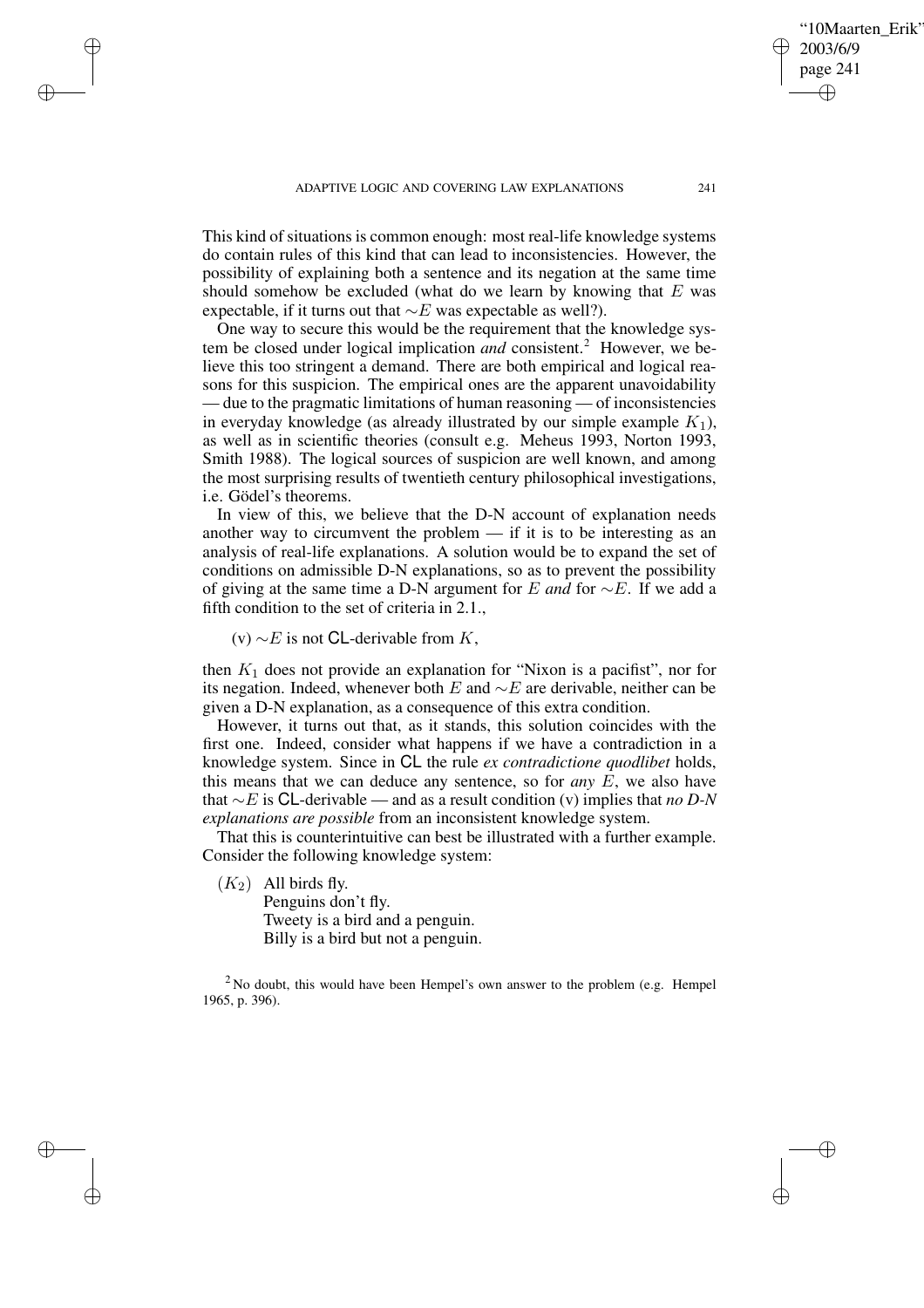#### 242 ERIK WEBER AND MAARTEN VAN DYCK

'10Maarten Erik'

2003/6/9 page 242

✐

✐

✐

✐

We think that almost everybody would agree that on this basis one *can* explain why Billy flies, even if we have contradictory information about Tweety. So adding condition (v) seems by no means the most promising way to safeguard our theory of explanation of becoming trivial. As it stands, it clearly forbids too much. This example illustrates the general problem with our expanded definition: though the information we have about some facts (e.g. that Billy flies) is consistent, the inconsistency of the knowledge system as a whole implies that *nothing* can be explained. It seems that it is not possible to analyze D-N explanations in a satisfying way, using CL as the underlying logic. In what follows we will claim that this problem can be solved by replacing  $CL$  by an adaptive logic in the conditions (i)–(v) (notice that condition (v) will be retained, since we still want to exclude the possibility of explaining E if ∼E was expectable as well, *but* that by using an adaptive logic this no longer coincides with the first solution). As we will show this entails that  $K_2$  allows one to give a D-N explanation for Billy's flying, but not for Tweety's not flying.

## 3. *Adaptive logics*

### 3.1. *The general idea*

An adaptive logic is a logic that tries to take the best from two worlds. Put more formally: it uses the rules from one strong logic, but when these cause problems, it uses the rules from another, weaker logic. It 'oscillates' between an upper limit logic (ULL) and a lower limit logic (LLL). (Adaptive logics were first introduced and developed by Diderik Batens; for a survey see Batens 1998,2000,200+.)

When one is confronted with a knowledge system containing inconsistencies, the safest thing to do is to use a paraconsistent logic. Such a logic avoids triviality (*ex contradictione quodlibet* is not generally valid in it), by dropping some inference rules of CL (e.g. *modus tollens* and *disjunctive syllogism*). But the fact that some inference rules are dropped also means that in general a set of premises will have less conclusions. Consider the following simple example: if we use a paraconsistent logic that invalidates *modus tollens*, then '∼p' will not follow from the set of premises  $p \supset q, \sim q, r, \sim r$ . So, avoiding the triviality that arises from the inconsistency comes at a price; and a price that is hard to pay, since  $p$  and  $q$  have nothing to do with the inconsistency!

Inconsistency-adaptive logics were developed to handle this kind of situations. The intuitive idea is that one can use all rules from the ULL (in this case CL), unless a specific application causes trouble. Whenever trouble

✐

✐

✐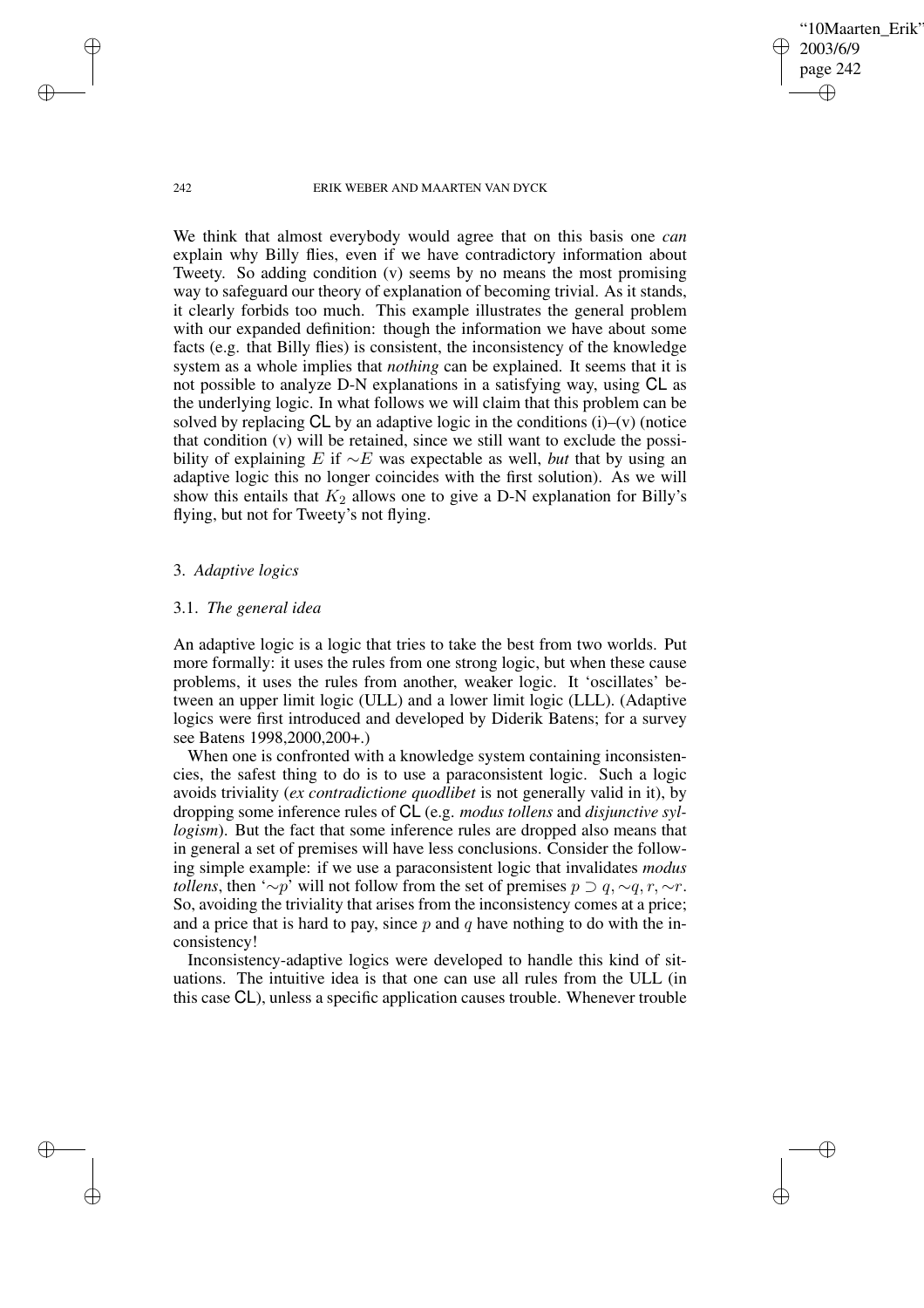arises, one can still use the rules from the LLL (in this case a paraconsistent logic). One easily sees how this can generalize to other sorts of situations, where "trouble" arises from other sources than inconsistencies (in these cases the LLL will often be CL, and the ULL will contain extra inference rules — e.g. to take inductive steps — which can cause their own kind of trouble). A concrete example of this will be given in section 5 where we will introduce an adaptive logic for I-S explanation.

The "unless"-clause is formalized by introducing *conditional rules*: something can be derived from a set of sentences *on a condition*. If at a later stage of the proof it turns out that the condition is violated, then the sentence that was derived at an earlier stage is *marked* as invalid: the line of the proof containing this sentence is out. "Derived" and "invalid" thus have to be interpreted as "at a stage"; this does not prevent us from also introducing the notion of *final derivability*: a sentence is finally derived at a line in a proof if and only if any extension of the proof in which the line is marked may be further extended in such a way that the line is non-marked. It is clear that all the rules from the LLL can be treated as *unconditional rules*. But of course, if the sentences to which we apply such unconditional rules were derived on a condition, then the sentence that we introduce at a new line in the proof will also contain a condition: the union of all the conditions of the earlier sentences of which it is a consequence.

Adaptive logics thus always have something like the following proof format. Every line of the proof consists of five elements:

(i) a line number,

✐

✐

✐

✐

- (ii) the sentence derived,
- (iii) the line numbers of the sentences from which (ii) is derived,
- (iv) the rule of inference that justifies the derivation,
- (v) the set of sentences on the normal behavior of which we rely in order for (ii) to be derivable by (iv) from the sentences of the lines enumerated in (iii).

By normal behavior we mean to indicate that these sentences cause no trouble — a notion that always will be specified according to the particular adaptive logic that is studied. Besides a *structural rule* by which you can introduce premises in a proof (always with an empty fifth element), there are two kinds of *inference rules*: the unconditional ones, and the conditional ones. For example, an application of the rule *unconditional modus ponens* (MP) looks like the following:

| $\dot{\jmath}$<br>$j+1$ | $p \supset q$ | $\sim$ $\sim$ $\sim$<br>$\cdots$ | $\sim$ $\sim$ $\sim$ $\sim$ $\sim$<br>$\sim$ $\sim$ $\sim$ $\sim$ $\sim$ | $(\lnot)$            |
|-------------------------|---------------|----------------------------------|--------------------------------------------------------------------------|----------------------|
| $j+2$                   |               | $j, j+1$ MP                      |                                                                          | $\Delta \cup \Theta$ |

'10Maarten Erik'

2003/6/9 page 243

✐

✐

✐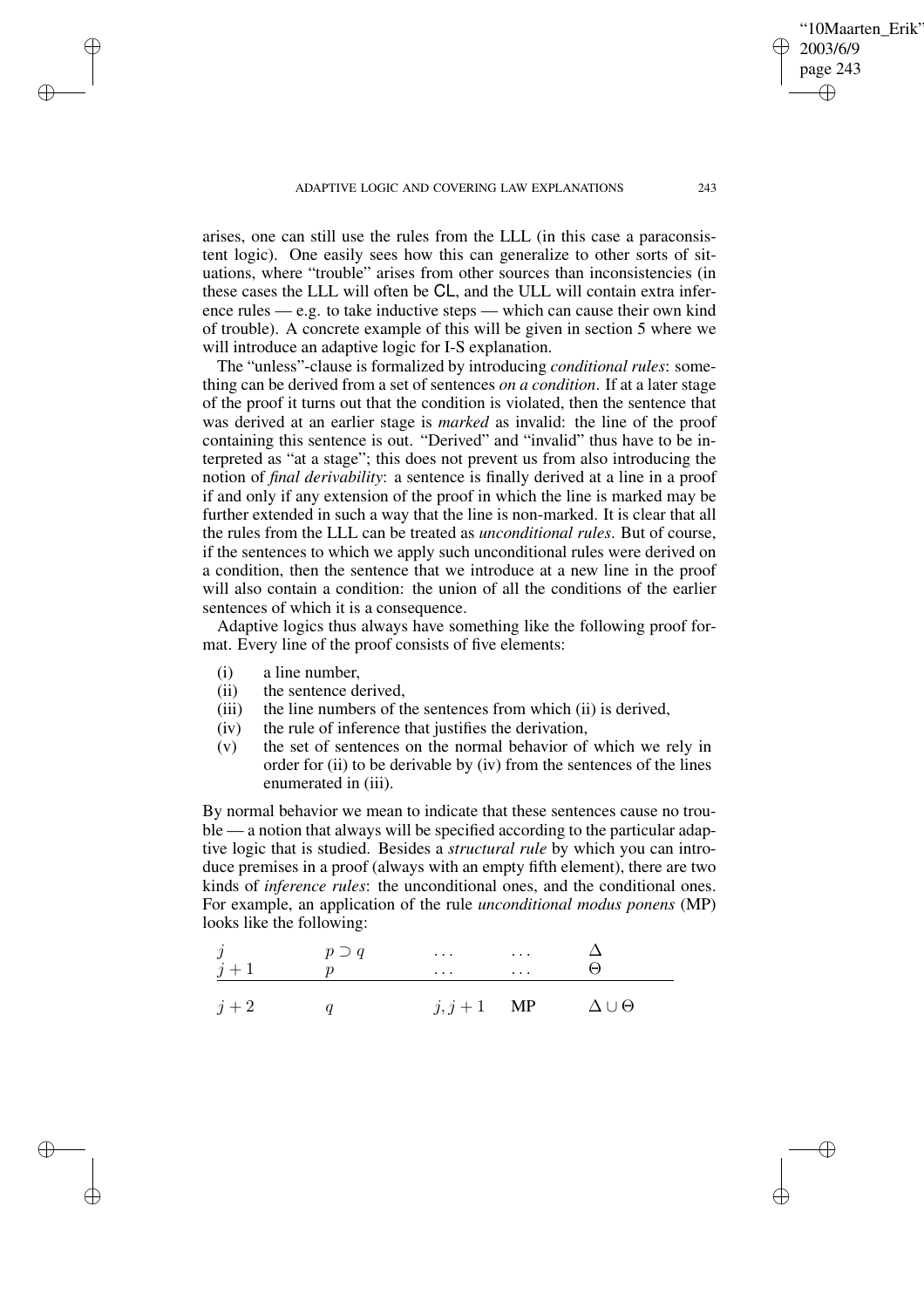✐

✐

#### 244 ERIK WEBER AND MAARTEN VAN DYCK

And an application of the rule *conditional modus tollens* (MTC) looks like the following:

|       | $p \supset q$ | $\cdots$ | $\sim$ $\sim$ $\sim$ $\sim$ |                                              |
|-------|---------------|----------|-----------------------------|----------------------------------------------|
| $j+1$ | $\sim q$      | $\cdots$ | $\sim$ $\sim$ $\sim$ $\sim$ | $\Box$                                       |
|       |               |          |                             |                                              |
| $j+2$ | $\sim p$      |          |                             | $j, j+1$ MTC $\Delta \cup \Theta \cup \{q\}$ |

Besides these inference rules, there is one special type of rules: the *marking rules* that indicate when a line in the proof has to be marked. For example, when you discover that  $B$  is causing trouble (e.g. because it behaves inconsistently), than these rules tell you to mark all lines of the proof containing B in its fifth element.

One will recognize this general format in the adaptive logic that we will propose in section 5.

## 3.2. *How to solve the problem with D-N explanations*

In the concluding remarks of his (1965) Hempel states his main objective as being an *explication* of the concept "explanation", implying that:

Like any other explication, the construal here put forward has to be justified by appropriate arguments. In our case, these have to show that the proposed construal does justice to such accounts as are generally agreed to be instances of scientific explanation, and that it affords a basis for a systematically fruitful logical and methodological analysis of the explanatory procedures used in empirical science. (1965, p. 489)

The examples in 2.2. were intended to throw doubt on the fruitfulness of Hempel's original explication: there is an important class of situations for which it fails. An improved construal should avoid the problem that arises with inconsistent knowledge systems, while at the same time doing justice 'to such accounts as are generally agreed to be instances of scientific explanation'.

It is clear from the foregoing that a paraconsistent logic would avoid the problem with the explanation of Billy's flying (we can no longer use *ex contradictione quodlibet* to derive that Billy does not fly). But at the same time we believe that this would not be the right way to explicate the concept of explanation, for we think it undeniable that scientists don't refrain from using a rule like *modus tollens* in constructing explanations, *wherever* it doesn't cause trouble. (A very nice example of an actual case in which this happened is found in Meheus 1993, in which Clausius's reasoning leading up to modern thermodynamics is analyzed — reasoning that had to deal with

✐

✐

✐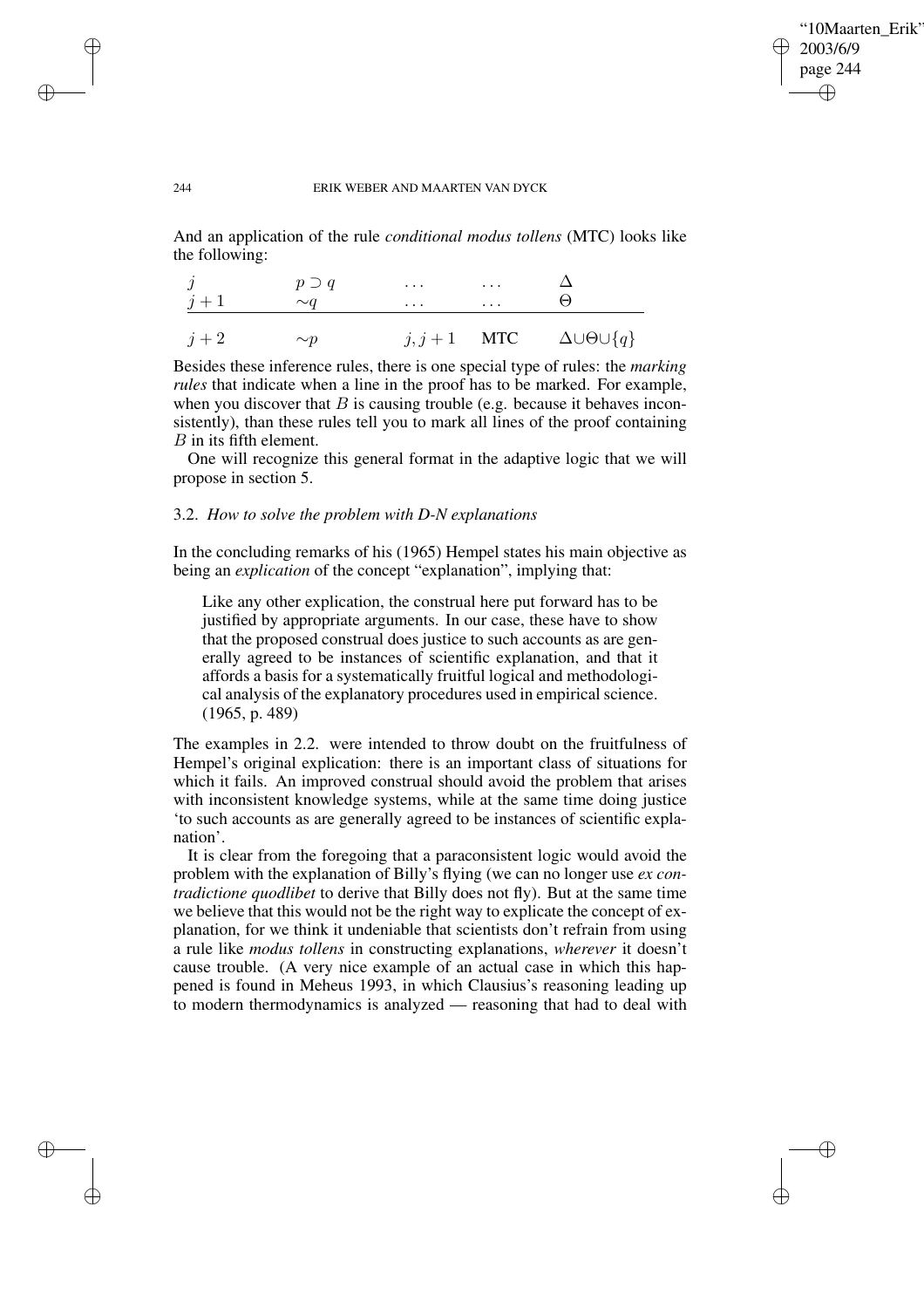ADAPTIVE LOGIC AND COVERING LAW EXPLANATIONS 245

inconsistencies.) Consider for example what would happen if we would restrict permissible explanations to arguments based solely on a paraconsistent logic invalidating *modus tollens*, and if our knowledge system would be  $K_3$ : { $p \supset q$ , ~q}. In this case it would be impossible to explain the fact that ∼p — clearly contrary to what is 'generally agreed to be instances of scientific explanation'! Of course, someone could reply to this that one can work with two sets of conditions on D-N explanations, one for consistent knowledge systems, and another one for inconsistent knowledge systems. That this will not do, is evident when one considers that it is not always clear from the outset whether a system contains no contradictions (remember Frege's despair after receiving Russell's letter), but most importantly that this still seems to give the wrong result with knowledge systems like the following  $K_4$ : { $p \supset q$ , ~ $q$ ,  $r$ , ~ $r$ }. When confronted with  $K_4$ , one feels that one can explain '∼p' as much as when confronted with  $K_3!$ 

These remarks point to an inconsistency-adaptive logic as the right tool for explicating D-N explanations. Indeed, using an inconsistency-adaptive logic it is always possible to derive  $\sim p$  from  $K_3$  and  $K_4$ , on the condition that  $q$  behaves consistently. So, all we have to do is replace CL by I-AL (standing for a suitable inconsistency-adaptive logic)<sup>3</sup> in the extended set of conditions (i)–(v) from section 2. (Notice that this replacement renders condition (v) unproblematic, since *ex contradictione quodlibet* is no longer valid.) With this revised definition in place, it follows that  $K_2$  provides a D-N explanation for 'Billy flies' (this sentence is I-AL-derivable, whereas its negation is not), and at the same time excludes an explanation for 'Tweety does not fly' (since 'Tweety flies' is I-AL-derivable as well as 'Tweety does not fly'). For more on this, we refer the reader to Weber & De Clercq (2002), where she can find a detailed description of an inconsistency-adaptive logic for D-N explanations.

### 4. *I-S Explanations*

✐

✐

✐

✐

#### 4.1. *The general structure*

Once again, let us begin with a characterization given by Hempel:

Explanations of particular facts or events by means of statistical laws thus present themselves as arguments that are inductive or

'10Maarten Erik'

2003/6/9 page 245

✐

✐

✐

<sup>&</sup>lt;sup>3</sup> Depending on the paraconsistent logic that one uses as LLL, and on the specific marking rules, one can choose the adaptive logic one thinks best suited. In Weber & De Clercq (2002)  $ACLuN<sub>1</sub>$  is used for this purpose.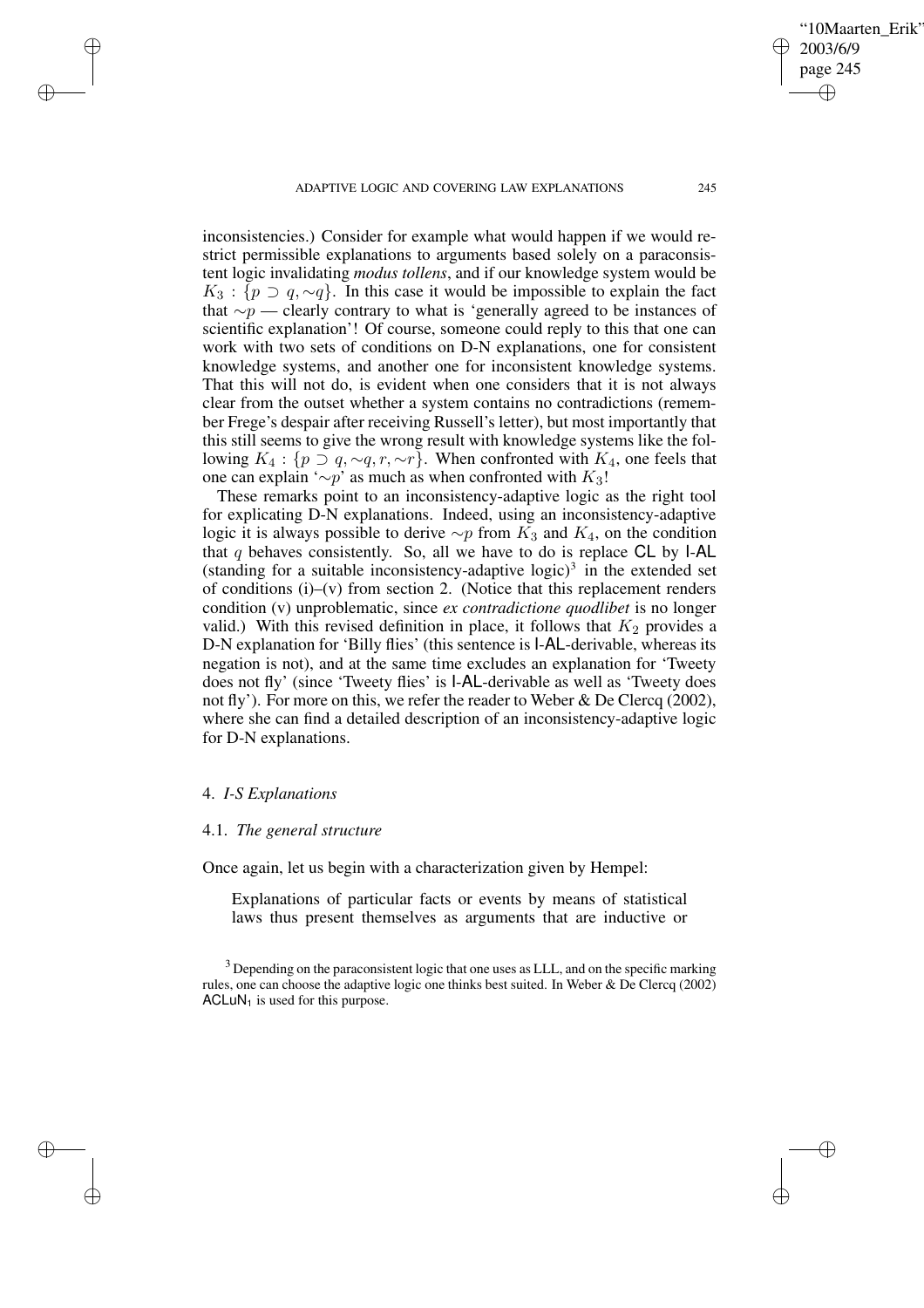## '10Maarten Erik' 2003/6/9 page 246 ✐ ✐

✐

✐

#### 246 ERIK WEBER AND MAARTEN VAN DYCK

probabilistic in the sense that the explanans confers upon the explanandum a more or less high degree of inductive support or of logical (inductive) probability; they will therefore be called inductivestatistical explanations; or I-S explanations. (1965, pp. 385–386)

Explanation is still linked with expectability, but in this case expectability comes in degrees. The idea of lawlike sentences thus has to be extended to account for *statistical laws* that have the conditional form  $Prob(G | F) = r$ , where  $r$  denotes the probability that an object of the set  $F$  is also a member of the set G. The set F is called the *reference class* of this statistical law.

An I-S explanation will be an argument with the following structure, analogous to D-N explanations:

L: 
$$
Prob(G | F) = r
$$
  
\nC<sub>1</sub>:  $\frac{Fb}{Gb}$  [r]

The notation is borrowed from Hempel: the double line indicates that the argument is inductive rather than deductive, and "[r]" represents the degree of inductive support that is conferred upon the conclusion by the premises. This argument explains the fact that object  $b$  has property  $G$  by showing that this could be expected with probability  $r$ , given the fact that the statistical law L holds, and that b has property F. (Of course this structure can be extended to a more general schema in which the reference class of the conditional probability is determined by a conjunction of properties  $F_1 \& F_2 \& \dots \& F_n$ , and in which b has the properties  $F_1, \ldots, F_n$ .

Once again, there are further restrictions on this argument for it to count as an I-S explanation. As in the case of D-N explanations we have to rule out the possibility of circular explanations (this can be done in exactly the same way). As an extra condition we can also require  $r > t$  with t a chosen limit on the degree of inductive support.

A very simple example of an I-S explanation would be the explanation of why John Jones  $(j)$  recovered  $(R)$  from a streptococcus infection  $(S)$ , when our knowledge system also contains the information that John was administered penicillin  $(P)$ , and the probability  $(r,$  which is close enough to 1) of recovery from an infection given that penicillin is administered:

L: 
$$
Prob(R | S\&P) = r
$$
  
\nC<sub>1</sub>: S<sub>j</sub>  
\nC<sub>2</sub>: P<sub>j</sub>  
\nE: R<sub>j</sub> [r]

Hempel, after introducing this example, immediately remarks that an important problem remains to be solved.

✐

✐

✐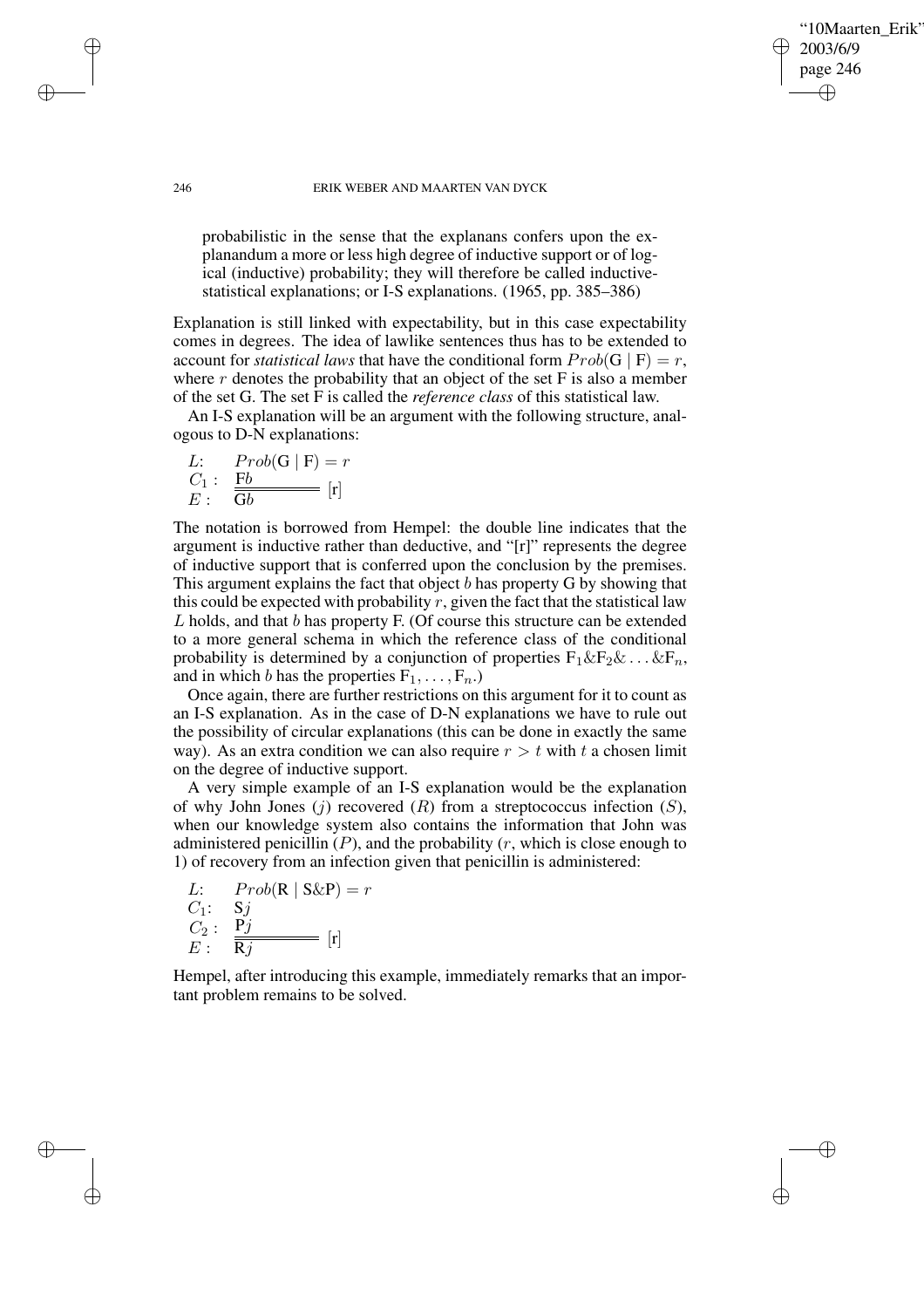# 4.2. *A problem*

✐

✐

✐

✐

Not all streptococcal infections can be cured by administrating penicillin, and some streptococcus strains are even resistant to penicillin. The probability of recovery among the people who are treated with penicillin *and* are infected by a resistant strain is a number  $s$  very close to 0 (equivalently, we could say that the probability of not recovering among these people is a number  $1 - s$  very close to one). If we would know that John Jones was infected by such a strain  $(Z)$ , then we could give the following argument:

L: 
$$
Prob(\sim \mathbb{R} | S\&P\&Z) = 1 - s
$$
  
\nC<sub>1</sub>: Sj  
\nC<sub>2</sub>: Pj  
\nC<sub>3</sub>:  $\frac{Zj}{\sim Rj}$  [1-s]

But now we are confronted with two strong inductive arguments, the premises of which could all be true at the same time, that give contradictory conclusions. This phenomenon is dubbed the *ambiguity of I-S explanations* by Hempel.

The problem clearly has to do with the choice of the right reference class. This problem was well-known from the attempts at constructing an inductive logic. But with I-S explanations another solution is needed, since *the requirement of total evidence* that was favored by inductive logicians is totally inappropriate. Hempel cites the following formulation by Carnap:

in the application of inductive logic to a given knowledge situation, the total evidence available must be taken as basis for determining the degree of confirmation. (1965, p. 397)

Consider what happens if we transpose this requirement to the problem at hand: the *explanandum* must be incorporated among the premises of the argument (since it is already known when constructing an explanation and thus is part of the total evidence), but this means that all explanations are rendered trivial!

Hempel's solution is the so-called *requirement of maximal specifity (RMS)*  $('b', 'F'$  and 'r' as introduced in 4.1.)<sup>4</sup>:

 $\ldots$  if K is the set of all statements accepted at the given time, let  $k$  be a sentence that is logically equivalent to  $K$  ... Then, to be

 $4$  We adapted the notation in the quotation to ours — we also slightly altered Hempel's original condition, in which he allows for premises not contained in the knowledge system at the time of the explanation, since this doesn't make a difference to our discussion.

'10Maarten Erik'

2003/6/9 page 247

✐

✐

✐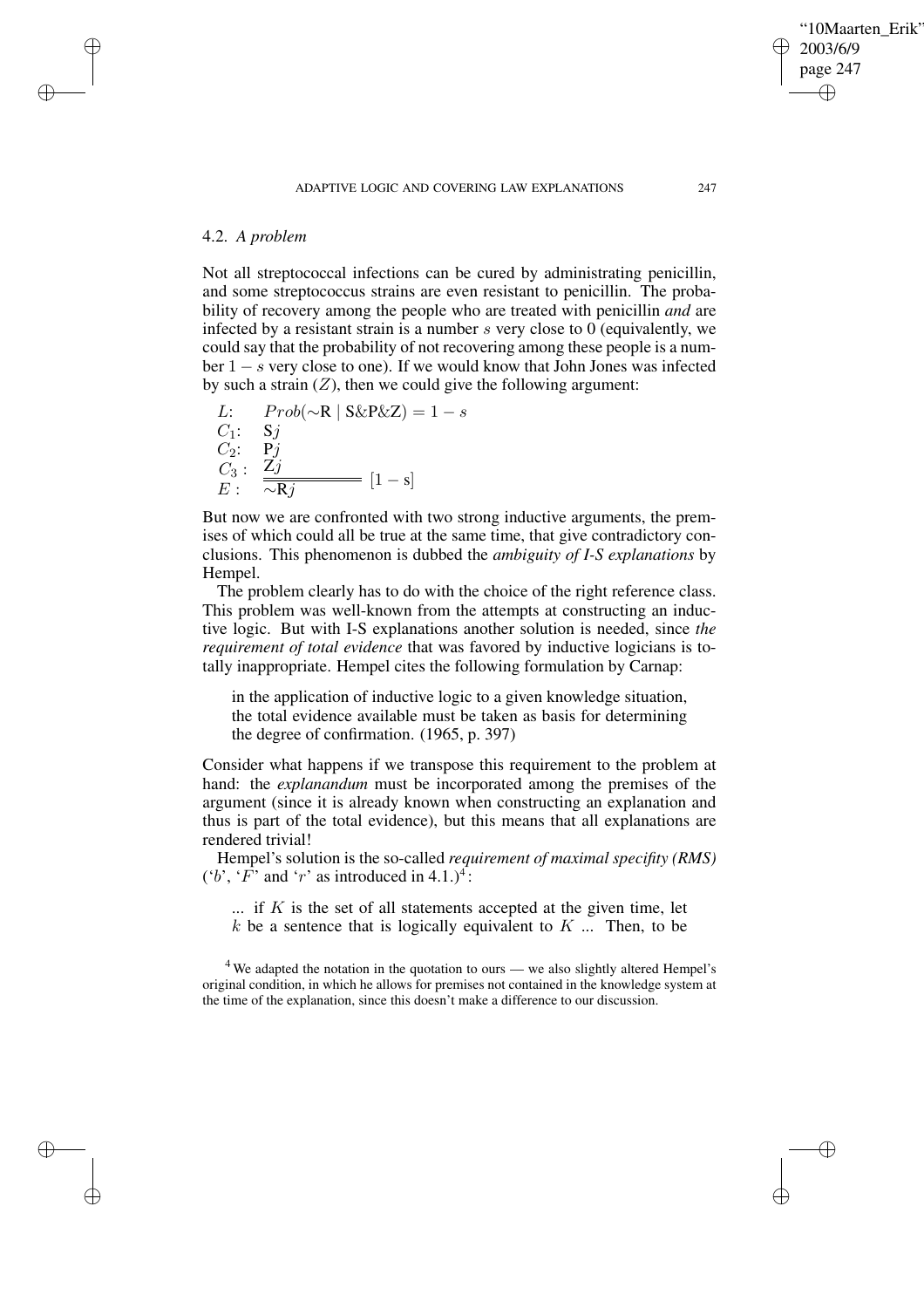## '10Maarten Erik' 2003/6/9 page 248 ✐ ✐

✐

✐

#### 248 ERIK WEBER AND MAARTEN VAN DYCK

rationally acceptable in the knowledge situation represented by K, the proposed explanation ... must meet the following condition (the requirement of maximal specificity): if  $\ldots$  k implies that b belongs to a class  $F_1$ , and that  $F_1$  is a subclass of F, then ... k must also imply a statement specifying the statistical probability of G in  $F_1$ , say

 $Prob(G | F_1) = r_1$ 

Here,  $r_1$  must equal  $r$  unless the probability statement just cited is simply a theorem of mathematical probability theory. (1965, p. 400)

The unless-clause is needed to exclude the necessity of introducing  $Prob(G |$  $F\&G$  = 1 as the statistical law with the maximally specific reference class.

If we turn back to John Jones's recovery, it is clear that the first explanation does not satisfy RMS, whereas the second does: we have a correct I-S explanation for  $\sim$ Rj, but not for Rj. We always have to subsume an object under the class that gives the most specific information that is available in K; in this case this is 'S & P & Z'.

There are some further complications associated with Hempel's original formulation of RMS; we refer the reader to Salmon (1989) for this. In what follows, our intention is to show how to formalize the arguments that make up I-S explanations, incorporating RMS in the logic itself.

# 5. *An adaptive logic for I-S explanations*

# 5.1. ALISE

Trouble is spelled 'ambiguity'; marking is governed by RMS. These are the basics for the adaptive mechanism we want to propose to formalize Hempel's I-S explanations.

Once the adaptive logic, which we will call  $AL_{ISE}$ , is defined, the set of conditions for I-S explanations can be easily defined in an analogue way as for D-N explanations. All we have to do is replace  $CL$  by  $AL_{ISE}$  in the conditions (iii) and (iv) in the characterization of D-N explanations given in section 2 (for the moment disregarding problems that can arise with an inconsistent knowledge system).

The LLL of the adaptive logic is classical predicate logic CL (with an extended language). The ULL is an inductive logic that allows you to conclude 'Gb' when you already have ' $Prob(G | F) = r$ ', 'Fb', and when  $r > t$  (t being the chosen limit on the degree of inductive support).

✐

✐

✐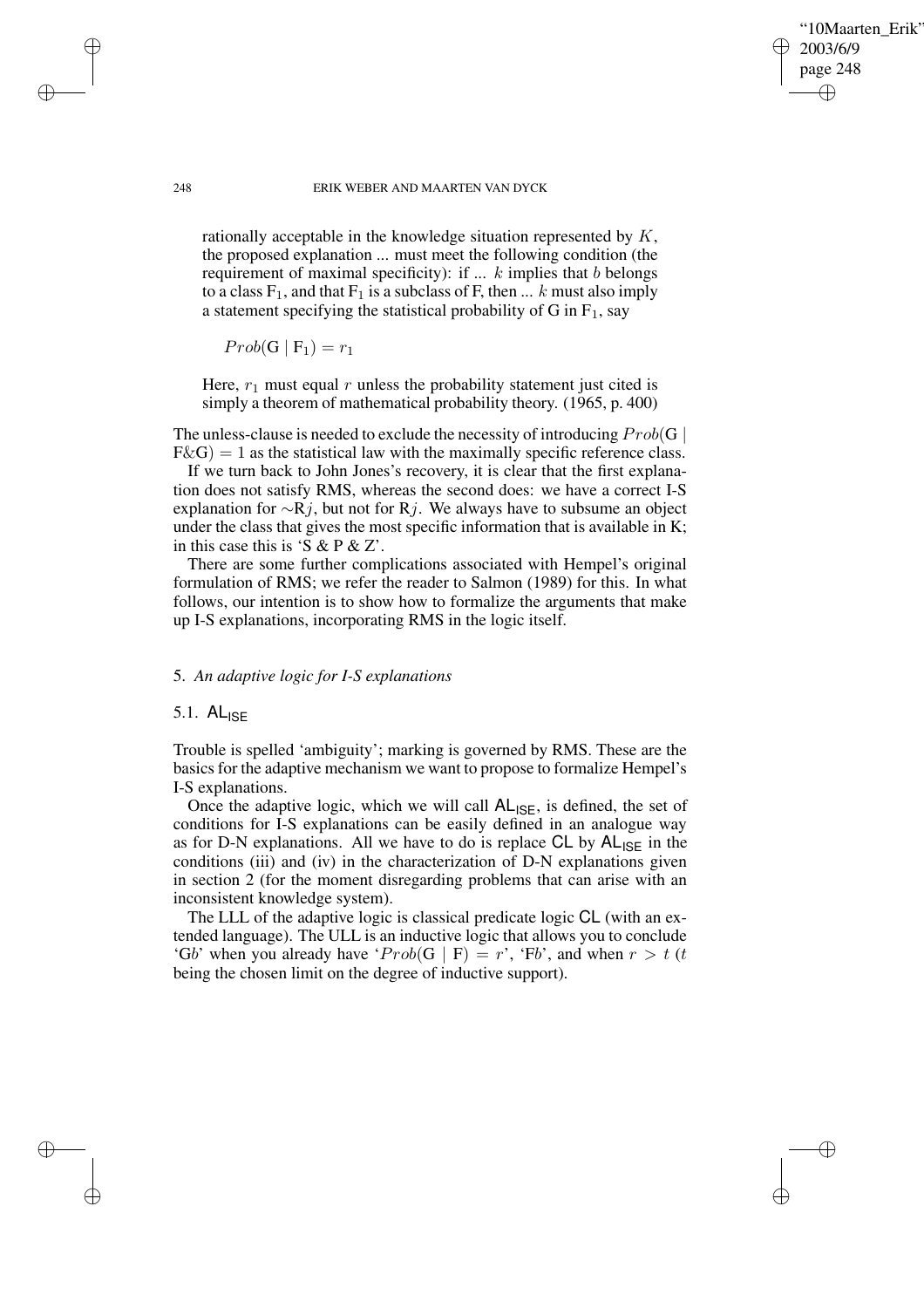ADAPTIVE LOGIC AND COVERING LAW EXPLANATIONS 249

The adaptive logic works as follows: one is allowed to give the arguments that make up I-S explanations *unless* one discovers that an inductive ambiguity can arise. If this is the case, one can still give plain deductive arguments. So, after one has analyzed all the information contained in a knowledge system, all explanations that give rise to inductive ambiguities are excluded, whereas all explanations using maximally specific reference classes (relative to the knowledge system) can be retained.

Let us make all this more precise.

# THE LANGUAGE

✐

✐

✐

✐

The language consists of the language of CL, with the equality sign added, together with a two-place probability function  $Prob(\cdot \mid \cdot)^5$ , the arithmetic function symbols +,  $\times$ ,  $>$ , and the real numbers in the interval  $[0, 1]$ <sup>6</sup>.

#### STRUCTURAL RULE

We introduce a *premise rule* that at once recalls the structural properties of lines in a proof (as defined in section 3).

PREM At any stage of a proof one may add a line consisting of (i) an appropriate line number, (ii) a premise, (iii) a dash, (iv) 'PREM', (v) ' $\phi$ '.

# THE LOWER LIMIT LOGIC

The LLL, CL\*, consists of CL, with equality, to which are added the standard axioms of arithmetic and probability theory. This immediately gives us the following *unconditional rule*.

RU If  $A_1, \ldots, A_n \vdash_{\mathsf{Cl}} B$ , and  $A_1, \ldots, A_n$  occur in the proof, then one may add B to the proof. The fifth element of the new line is the conjunction of the fifth elements of the lines in its third element.

# THE UPPER LIMIT LOGIC

The ULL, as always, contains all the inference rules from the LLL plus some extra rules. The ULL that will make possible the inductive arguments of section 4 can take several forms, depending on the degree of inductive support one demands for the arguments to go through. Here we opt for the simplest form (albeit maybe not the most attractive one), with as extra rules (Γ stands

<sup>5</sup> A one-place probability function can always be defined as:  $Prob(\cdot) = Prob(\cdot | \lambda)$ , with  $\lambda$  a tautology.

 $<sup>6</sup>$  It is not desirable to name all these. We could restrict ourselves to rational numbers,</sup> arguing that these are all that show up in real-life cases; or we could assume, as we implicitly do, that the real numbers are defined by way of rational numbers using Dedekind cuts and the like.

✐

✐

'10Maarten Erik'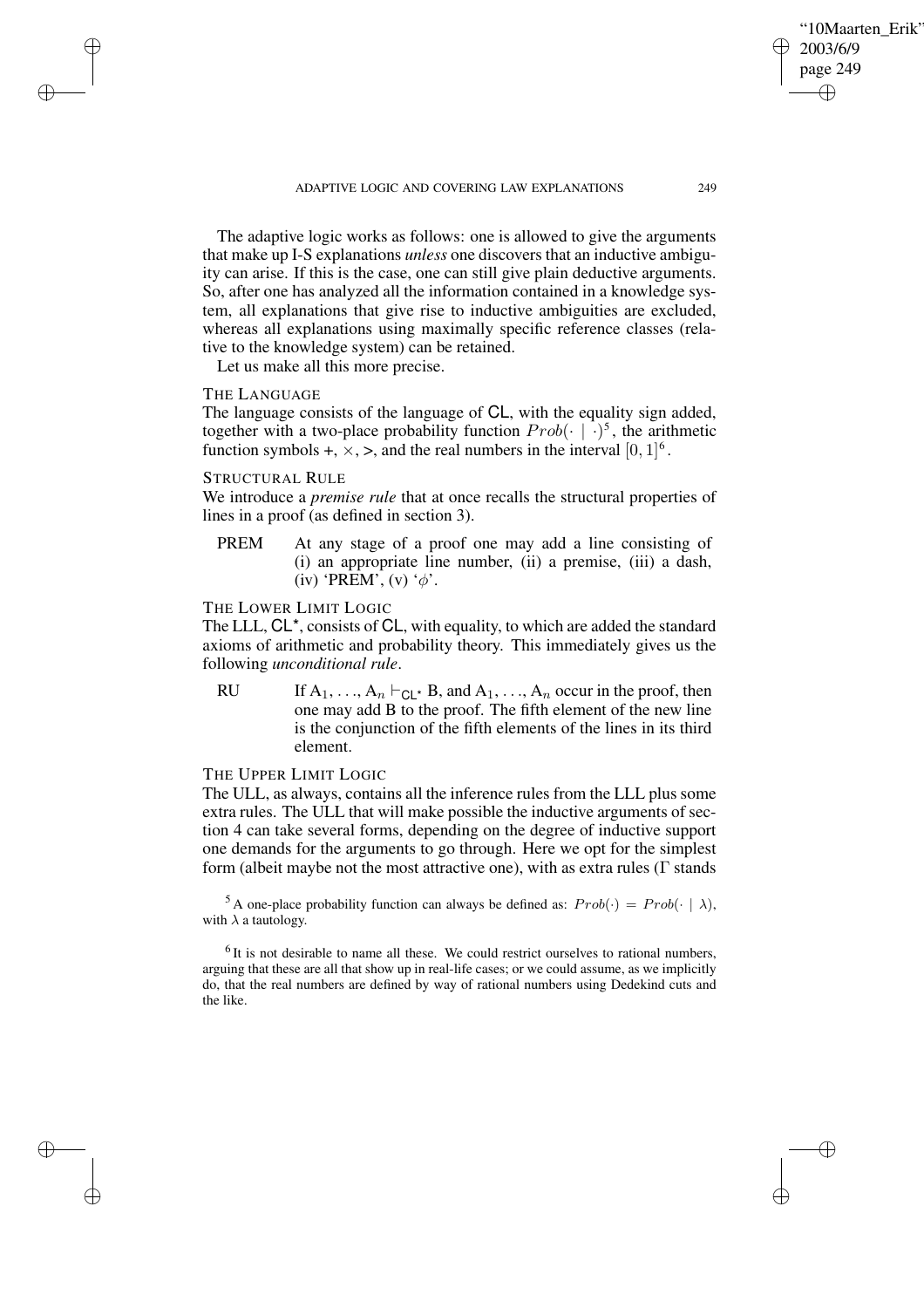✐

✐

#### 250 ERIK WEBER AND MAARTEN VAN DYCK

for the conjunction of the statements making up K and the newly introduced premises, as yet not included in K):

| $RF^+$ | If $Prob(\varphi   \theta) = r$ and $\theta b$ occur in the proof, and if $\vdash_{\text{Cl}} r$ >                                                                                                                                                                                                                                                                                                                                                                                    |  |  |  |
|--------|---------------------------------------------------------------------------------------------------------------------------------------------------------------------------------------------------------------------------------------------------------------------------------------------------------------------------------------------------------------------------------------------------------------------------------------------------------------------------------------|--|--|--|
|        | 0.5, then one may add $\varphi b$ to the proof.                                                                                                                                                                                                                                                                                                                                                                                                                                       |  |  |  |
| $P =$  | $\mathbf{r} \cdot \mathbf{r} \cdot \mathbf{r} \cdot \mathbf{r} \cdot \mathbf{r} \cdot \mathbf{r} \cdot \mathbf{r} \cdot \mathbf{r} \cdot \mathbf{r} \cdot \mathbf{r} \cdot \mathbf{r} \cdot \mathbf{r} \cdot \mathbf{r} \cdot \mathbf{r} \cdot \mathbf{r} \cdot \mathbf{r} \cdot \mathbf{r} \cdot \mathbf{r} \cdot \mathbf{r} \cdot \mathbf{r} \cdot \mathbf{r} \cdot \mathbf{r} \cdot \mathbf{r} \cdot \mathbf{r} \cdot \mathbf{r} \cdot \mathbf{r} \cdot \mathbf{r} \cdot \mathbf{$ |  |  |  |

RF<sup>−</sup> If  $Prob(\varphi | \theta) = r$  and  $\theta b$  occur in the proof, and if  $\vdash_{\text{Cl}} r$  or 0.5, then one may add  $\sim \varphi b$  to the proof.

As was explained in section 3, these rules will appear as *conditional rules* in our adaptive logic  $AL_{ISF}$ . The condition is the couple of the statistical law being used in the inference, with the name of the object to which it is applied (the reason for this will become clear when we discuss the marking rules). As a result of this, the fifth element of the lines in an  $AL_{ISE}$ -proof where we write down the conclusions of these inductive inferences, will look like this:  $\langle Prob(\varphi \mid \theta) = r, b \rangle$ . Lines in a proof have to be retracted when these conditions are troublesome, and since in  $AL_{ISE}$  trouble spells ambiguity, the marking rules will have to reflect this.

#### MARKING RULE

A line in an  $AL_{ISF}$ -proof will be marked when a not maximally specific statistical law was used to derive the sentence on this line (possibly in an indirect way via earlier lines in the proof). This is the case when it is known that (i) the object to which the law was applied is an element of a subset of the reference class of that law, that (iia) there is no statistical law, with this subset as reference class, giving a conditional probability for the property mentioned in the conclusion, or that (iib) this subset is the reference class of a statistical law (which is not a theorem of probability theory) that gives another conditional probability for the property mentioned in the conclusion. This gives us the following definition, and as a consequence the marking rule MR:

A statistical law  $Prob(\varphi | \theta) = r$  is not the maximally specific statistical law for object b, iff there is a  $\gamma$  such that:

(i)  $\gamma b$  and  $(\forall x)(\gamma x \rightarrow \theta x)$  occur in the proof,

one of the following conditions is satisfied:

- (iia)  $Prob(\varphi | \gamma) = r'$  does not occur in the proof,
- (iib)  $Prob(\varphi | \gamma) = r'$  does occur in the proof, is not a theorem of probability theory, and  $r' \neq r$ ,
- MR If  $Prob(\varphi | \theta) = r$  is not the maximally specific statistical law for the object b, then mark all lines the fifth element of which contains  $\langle Prob(\varphi | \theta) = r, b \rangle$ .

It is important to remark that the property of being a maximally specific statistical law is a relational property holding between a law and an object. So one law can at the same time be maximally specific with respect to one

✐

✐

✐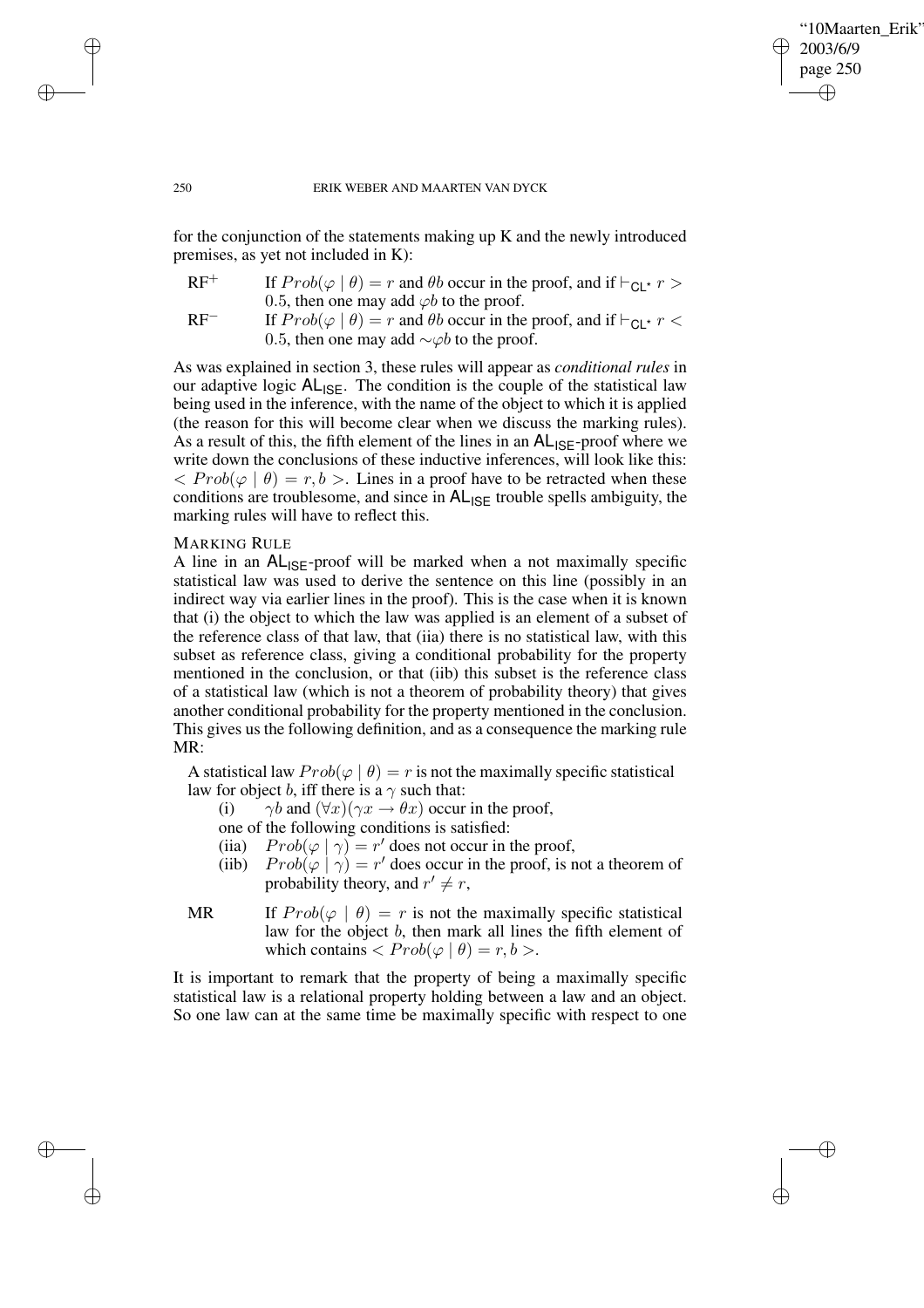✐

✐

✐

✐

✐

✐

object, and not maximally specific with respect to another object. This is the reason why we introduced couples in the conditions of the conditional rules.

This relativity is a result of the epistemic character of this property: RMS is defined with respect to the knowledge system and not the world. Most importantly, this cannot cause inductive ambiguities to arise, since 'Fa' and '∼Fb' are not contradictory sentences. So the following would be a correct  $AL<sub>ISE</sub>$ -proof (*r* is supposed to be a number close to 1, and *s* a number close to 0):

|    | 1. $Prob(F   G) = r$                           | $\sim$ $-$              | <b>PREM</b> | $\varphi$                            |
|----|------------------------------------------------|-------------------------|-------------|--------------------------------------|
|    | 2. $Prob(F   H) = s$                           | $\sim 100$ km s $^{-1}$ | PREM        | $\varphi$                            |
| 3. | Ga                                             |                         | <b>PREM</b> | $\varphi$                            |
|    | 4. $Gb$                                        |                         | <b>PREM</b> | $\varphi$                            |
|    | 5. $Fa$                                        | 1,3                     | $RF^+$      | $\langle Prob(F   G) = r, a \rangle$ |
| 6. | Fb                                             | 1.4                     | $RF^+$      | $\langle Prob(F   G) = r, b \rangle$ |
|    | 7. H <sub>b</sub>                              |                         | <b>PREM</b> | $\varphi$                            |
| 8. | $(\forall x)(\text{H}x \rightarrow \text{G}x)$ |                         | <b>PREM</b> | $\varphi$                            |
| 9. | $\sim$ Fb                                      | 2,7                     | $RF^-$      | $\langle Prob(F   H) = r, b \rangle$ |
|    |                                                |                         |             |                                      |

Line 6 was marked when line 8 was written down. So before we had introduced this information, 'Fb' was a justified conclusion, and at this stage of the proof (or at this stage of our knowledge, if at the moment we cannot introduce any further relevant premises) ' $Fa$ ' still is. This allows us to give two IS-explanations, one for  $\alpha$  having the property F, and one for  $\beta$  not having this property.

The fact that in one explanation we use a statistical law that is considered not maximally specific in the other explanation does not cause any trouble. An example could be that you explain John Jones's lasting sickness by citing his having the properties S, P, and Z together with the relevant law, whereas you explain the fact that his friend Mary did recover by citing her having the properties S and P together with the relevant law. It may well be that you find this an unsatisfactory situation, and that you wish to explain Mary's recovery by the properties S, P, and  $\sim$ Z and a statistical law. But to do this, you have to introduce ' $\sim$ Zm' and the law in the proof, so first you will have to ascertain that these facts hold in the world.<sup>7</sup> The important thing is that if you can ascertain this, you will mark the earlier conclusion and favor the more specific derivation of the conclusion, but if you cannot ascertain this, you can still explain her recovery (although you may find the explanation not as good as it could be): after all, if you only know that Mary has properties S

<sup>7</sup> Another option would be that you would introduce these as premises *because* you think it would be a better explanation. Here we will not enter upon a discussion of inferences to the best explanation.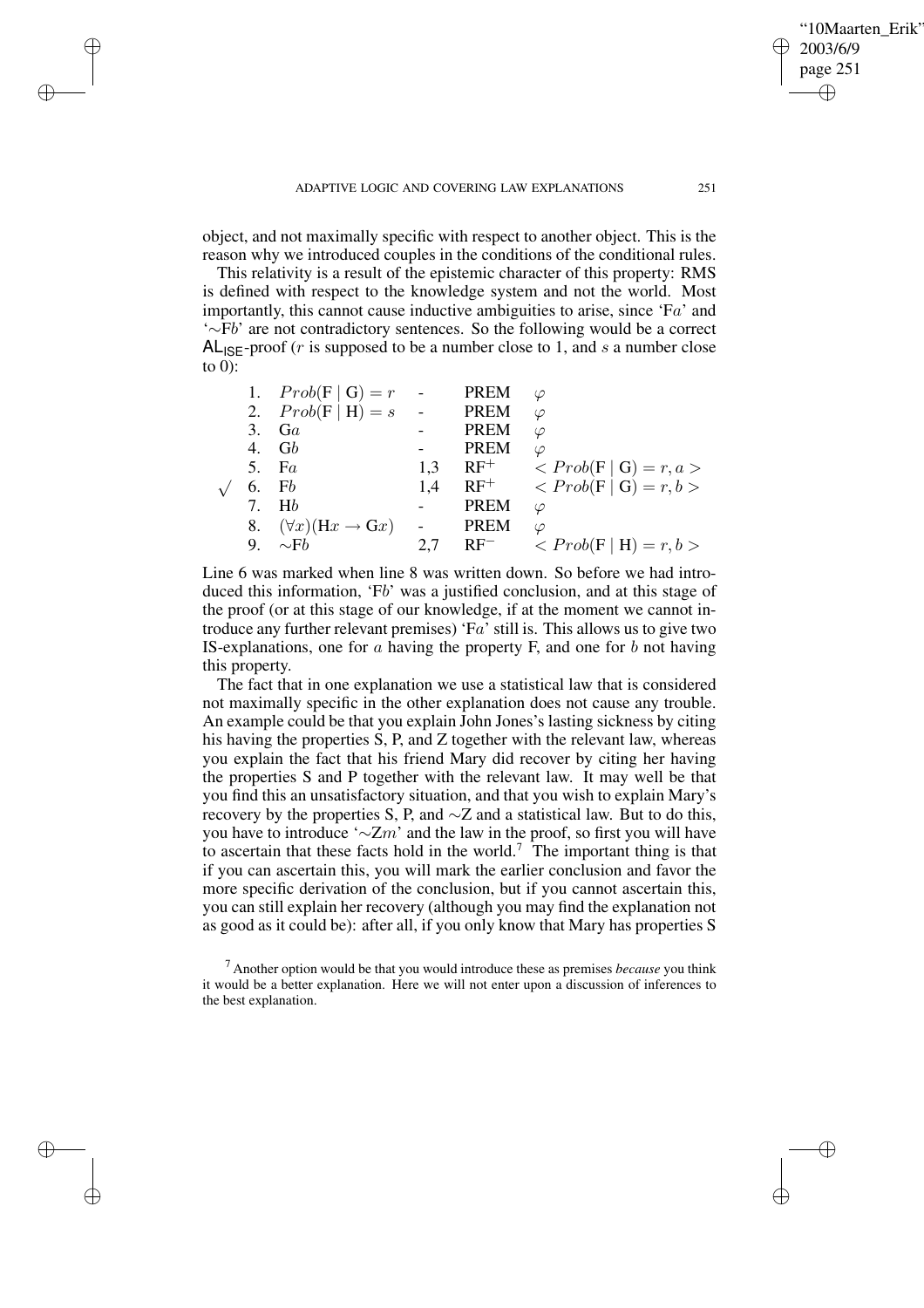## '10Maarten Erik' 2003/6/9 page 252 ✐ ✐

✐

✐

#### 252 ERIK WEBER AND MAARTEN VAN DYCK

and P, it could have been expected that she recovered (and you have no more specific information concerning this fact).

The foregoing remarks nicely illustrate the dynamic aspects of our adaptive logic, which it shares with all other adaptive logics. In view of newly acquired information earlier conclusions sometimes have to be withdrawn. This is the reason why adaptive logics are particularly well-suited to analyze I-S explanations. Indeed, classical logic has the property of *monotonicity*, which means that adding premises cannot invalidate earlier conclusions. The example of John Jones made clear that the logic behind I-S explanations cannot be monotonic. Also in Mary's case this shows up, although in a slightly different way: the conclusion  $({\rm Rm}^{\prime})$  remains valid in the light of new premises, but now we prefer another argument leading up to this conclusion. When the topic is explanation this can be highly relevant: we are not just interested in the conclusion (remember that this is already known), but in the *arguments* we can give for this conclusion.

# 5.2. *Some alternatives*

The logic we presented here naturally suggests some alternatives (whence the indefinite pronoun in the title of our article).

As already mentioned, the rules RF<sup>+</sup> and RF<sup>−</sup> could be modified to set other restrictions on the degree of inductive support.

We could also change the RMS, so as to have an alternative definition in which a line only gets marked when there is a more specific alternative to the law used, giving a different conditional probability. The following is a suggestion:

A statistical law  $Prob(\varphi | \theta) = r$  is not the maximally specific statistical law for object b, iff

- $(i')$  $\gamma b$  and  $(\forall x)(\gamma x \rightarrow \theta x)$  occur in the proof,
- $(ii')$  $Prob(\varphi | \gamma) = r'$  does occur in the proof, and is no theorem of probability theory, and  $r' \neq r$ .

With this alternative definition, it could be the case that we know that an object is a member of a subset of a reference class (condition (i') holds), and still use the statistical law with this broader reference class, because there is no statistical information concerning this more specific set (there is no condition (iia) as in the earlier definition, but only (iib) — now renamed (ii') — which doesn't hold).

The most important modification, from a logical point of view, would be the introduction of an inconsistency-adaptive logic as LLL. As our discussion of D-N explanations made clear, this is by no means an unnecessary modification. The only reason why we did not introduce this in  $AL_{ISF}$  was that we did not want to make matters too complicated, and rather wanted

✐

✐

✐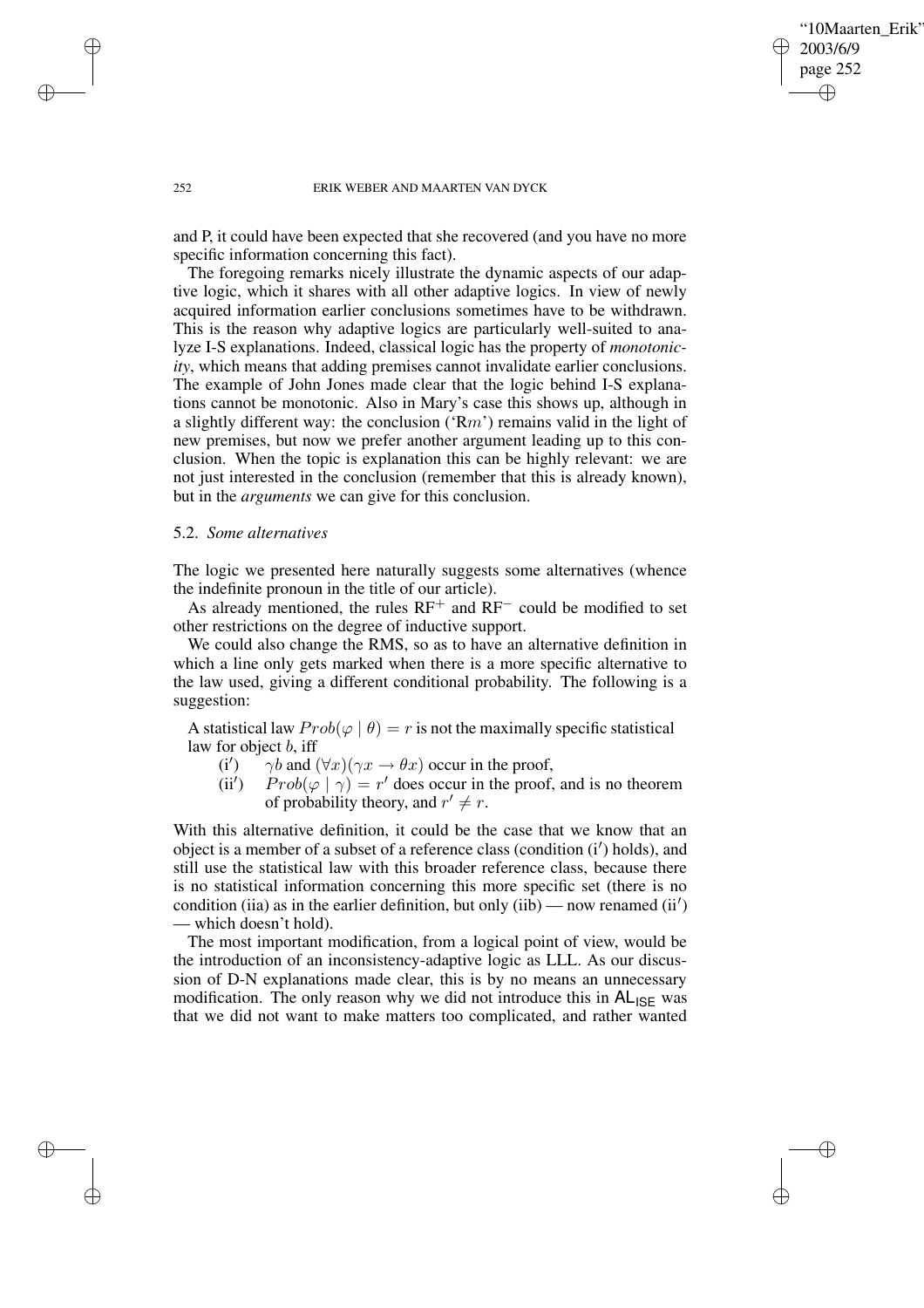to concentrate ourselves on the specific problems surrounding the inductive ambiguity.

#### 6. *Conclusion*

✐

✐

✐

✐

We do not want to claim that Hempel's D-N and I-S explanations are the final words on explanation; far from it. But we do claim that if you want to get a better grip on the intuitions behind this proposals, adaptive logics are a much more natural tool than classical logic is. Among the advantages of adaptive logics over classical logic are the nice way in which inconsistent knowledge systems can be handled, and the natural non-monotonicity that arises. At the same time adaptive logics do have the advantages classical logic has; advantages that were well known by the logical positivists. Most importantly, there is a clear and unambiguous proof-theory, as well as a semantics (on which we were silent here, but see e.g. Batens 1995).

> Centre for Logic and Philosophy of Science University of Ghent E-mail: erik.weber@rug.ac.be

# **REFERENCES**

- Batens, D. (1995), 'Blocks. The Clue to Dynamic Aspects of Logic', *Logique et Analyse* 150–151–152, pp. 285–328 (appeared 1997).
- Batens, D. (1998), 'Inconsistency-Adaptive Logics', in E. Orlowska (ed.), *Logic at Work. Essays dedicated to the memory of Helena Rasiowa.* Heidelberg, New York: Springer; pp. 445–472.
- Batens, D. (2000), 'A Survey of Inconsistency-Adaptive Logics', in D. Batens, C. Mortensen, G. Priest, J.P. Van Bendegem (eds.), *Frontiers of Paraconsistent Logic.* King's College Publications, Baldock: Research Studies Press, 2000; pp. 49–73.
- Batens, D. (200+), 'Extending the Realm of Logic. The Adaptive-Logic Programme'.
- Hempel, C.G. (1965), *Aspects of Scientific Explanations.* New York: Free Press.
- Meheus, J. (1993), 'Adaptive Logic in Scientific Discovery: The Case of Clausius', *Logique et Analyse* 143–144, pp. 359–391 (appeared 1996).
- Norton, J. (1993), 'A Paradox in Newtonian Gravitation Theory', in *PSA 1992*, pp. 421–420.

'10Maarten Erik'

2003/6/9 page 253

✐

✐

✐